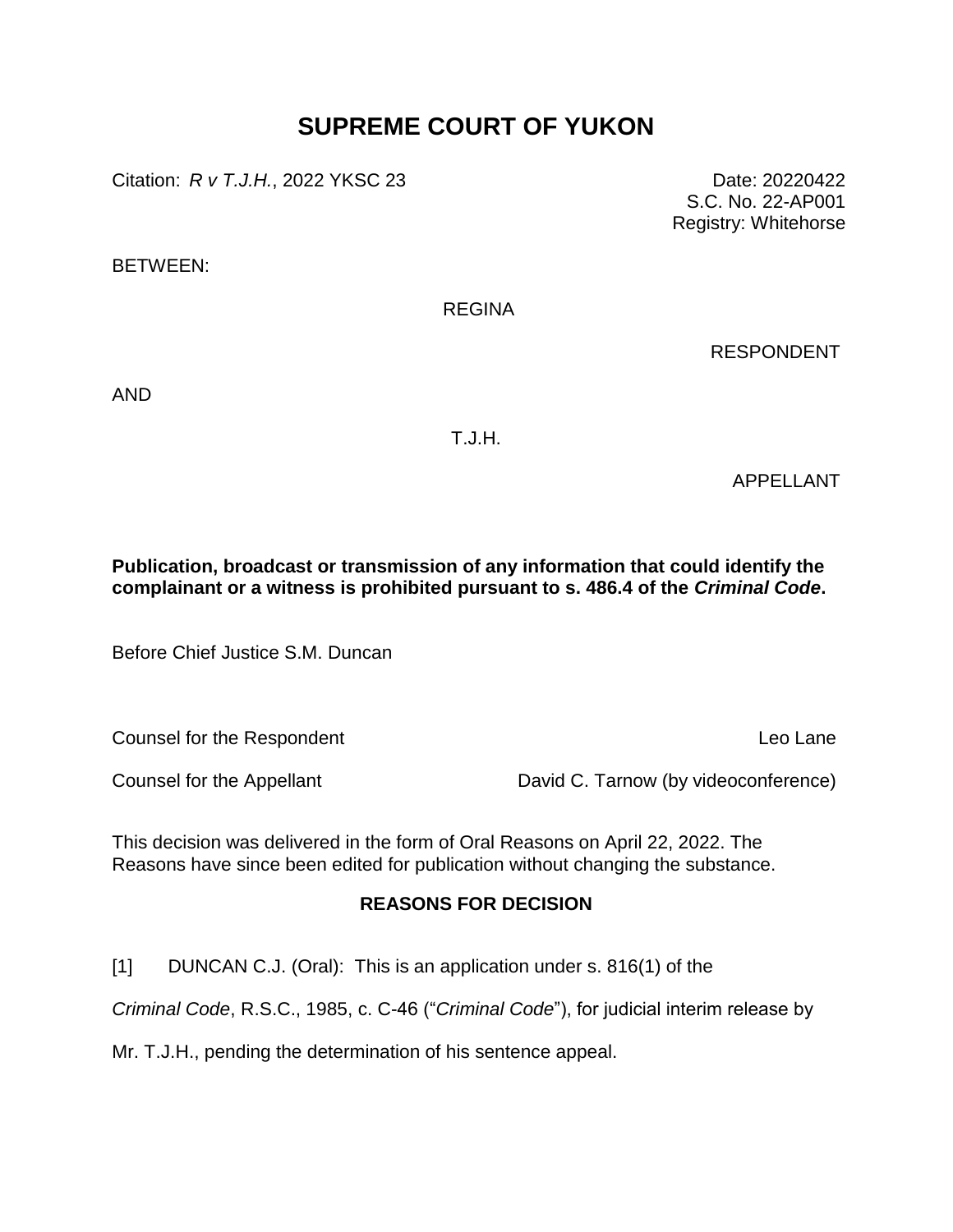[2] Mr. H. pled guilty to two charges of sexual interference, contrary to s. 151 of the *Criminal Code*. The Crown proceeded summarily on both charges. The victim in the first incident was a 10-year-old Indigenous girl. The victim in the second incident was a seven-year-old Indigenous girl. Both incidents occurred in residences of the victims' families or friends where Mr. H. was an invited guest. Mr. H. was intoxicated by alcohol at the time of both offences.

[3] I will first address the preliminary matter of what criteria apply to a release pending a sentence appeal. I will then state the issues in this application and provide my analysis and decision.

#### **Preliminary Matter**

[4] Section 816 is silent on the criteria and onus to be applied by the Court in considering bail pending a summary conviction appeal. Some assistance is provided by a decision of Justice Charbonneau (as she was then) from the Supreme Court of the Northwest Territories (*Sorenson v HMTQ*, 2009 NWTSC 11, ("*Sorenson*")) on an application for bail pending a summary conviction and sentence appeal.

[5] In that case, Justice Charbonneau reviews how some courts have suggested that the criteria set out in s. 679 of the *Criminal Code* governing bail pending appeal in indictable matters should be applied to applications for bail pending appeal in summary conviction matters, albeit with a more liberal approach than in the indictable context.

[6] Those criteria in s. 679 are:

a. the appellant must show the appeal has sufficient merit so that serving the sentence while the appeal is pending would cause unnecessary hardship;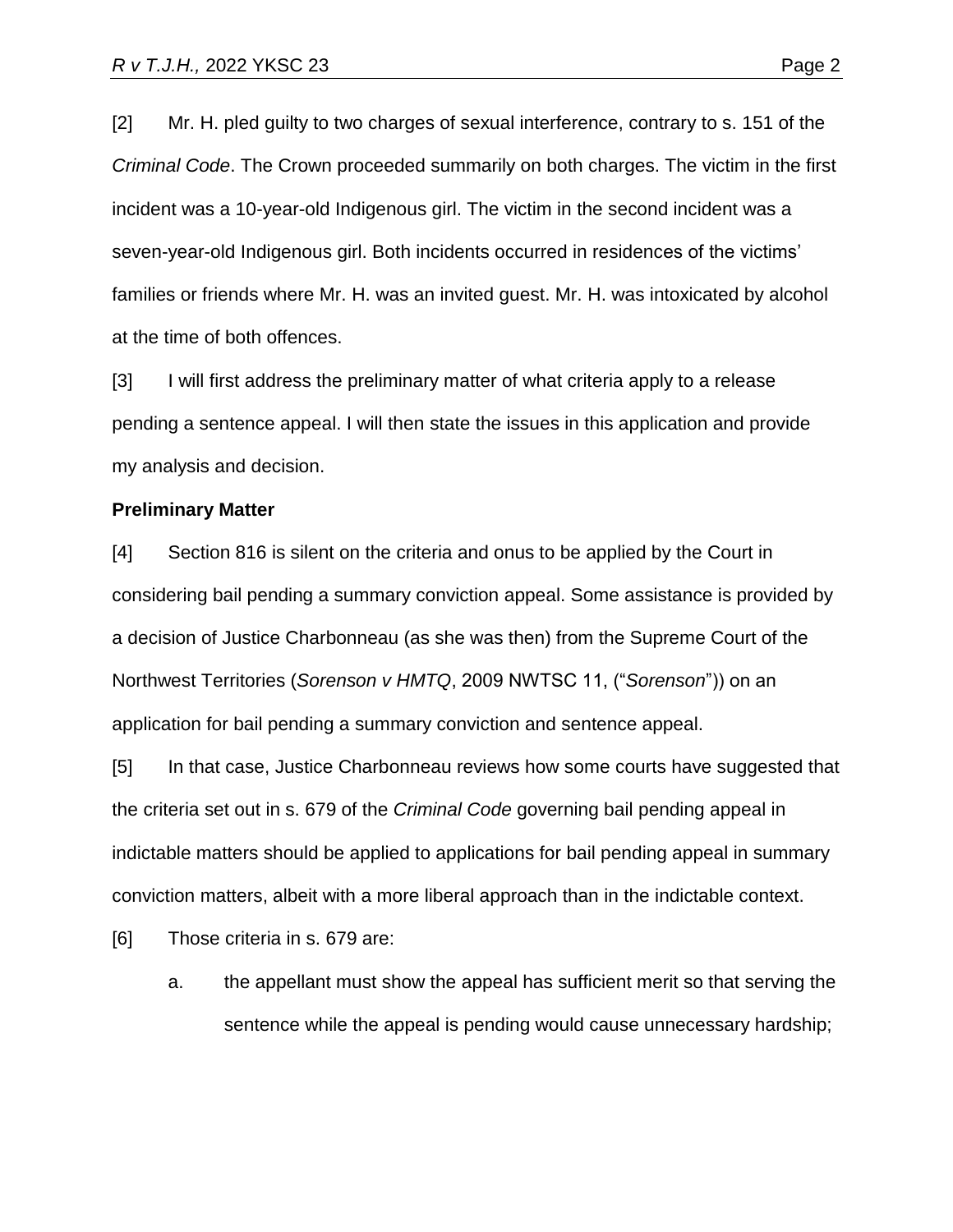b. the appellant will surrender into custody in accordance with any order made by the Court, that is, they are not a flight risk; and

c. the appellant's detention is not necessary in the public interest.

[7] Justice Charbonneau notes that some other courts have expressly rejected the test under s. 679 but the criteria they have substituted in summary conviction appeals are similar to those in s. 679.

[8] Justice Charbonneau concludes that Parliament did not intend s. 679 to apply directly to the summary conviction appeal process, in part because s. 822 incorporates a number of provisions dealing with indictable appeals into the summary conviction appeal procedure, but s. 679 is not one of those included provisions.

[9] However, similar to other courts (*Regina v Simpson*, (1978) 109 CCC (2d) 44 (ON SC); *R v Dubyk*, [1985] 38 Sask R 316 (QB); and *R v Kieling*, [1988] 70 Sask R 102 (QB)), she finds it reasonable to conclude that the principles applicable to bail pending appeal of indictable matters are relevant in summary conviction matters, though s. 679 criteria should be considered along with other criteria specific to the summary conviction context. Those criteria are:

- a. the possibility that the sentence could be served before the appeal is heard if bail is not granted, thereby rendering the appeal moot; and
- b. generally, summary conviction offences are less serious than indictable offences.

[10] Justice Charbonneau summarizes the following factors to be applied in a flexible matter, not requiring, as in indictable matters, the appellant to show that they meet the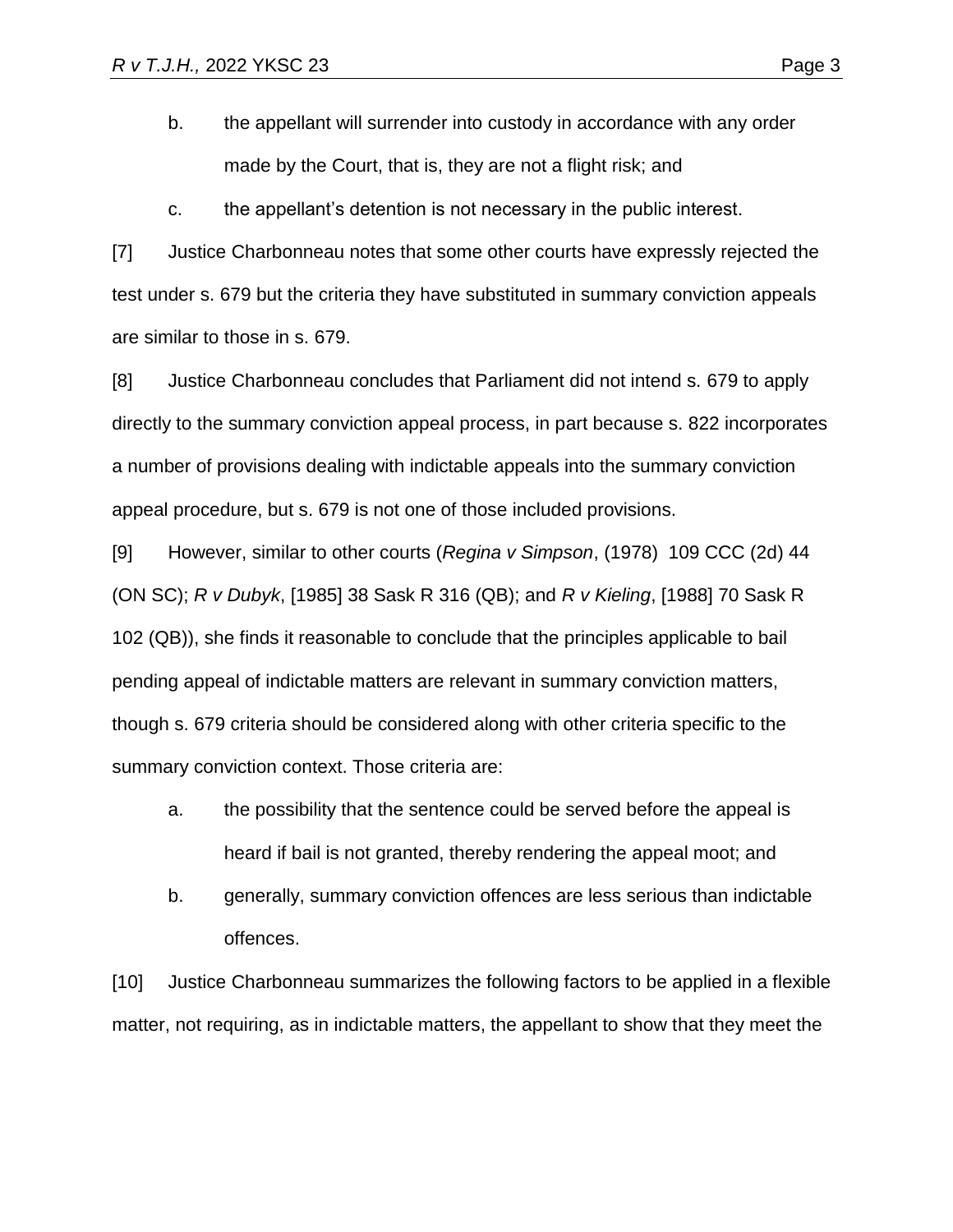criteria but instead weighing and balancing the factors in determining whether release is appropriate. The factors are:

- a. the strength of the appeal;
- b. whether the appellant will surrender;
- c. the length of the sentence;
- d. the seriousness of the offence;
- e. public safety considerations; and
- f. public interest, including preserving the public's confidence in the administration of justice.

[11] I adopt this approach.

[12] With respect to who bears the onus, it is not disputed that for an application for bail pending a sentence appeal the onus is on the appellant on a balance of probabilities to persuade the Court to release the offender.

### **Issues**

[13] The Crown does not take issue with the appellant surrendering. That is, the Crown did not argue that he is a flight risk, nor did the Crown submit that he is a risk to public safety at this hearing, although I recognize that arguments were made under this factor at the sentencing hearing.

[14] The focus of the arguments on this application is twofold:

- (1) whether the appeal has merit; and
- (2) whether Mr. H.'s interim release will detrimentally affect the confidence of the public in the administration of justice because it does not adequately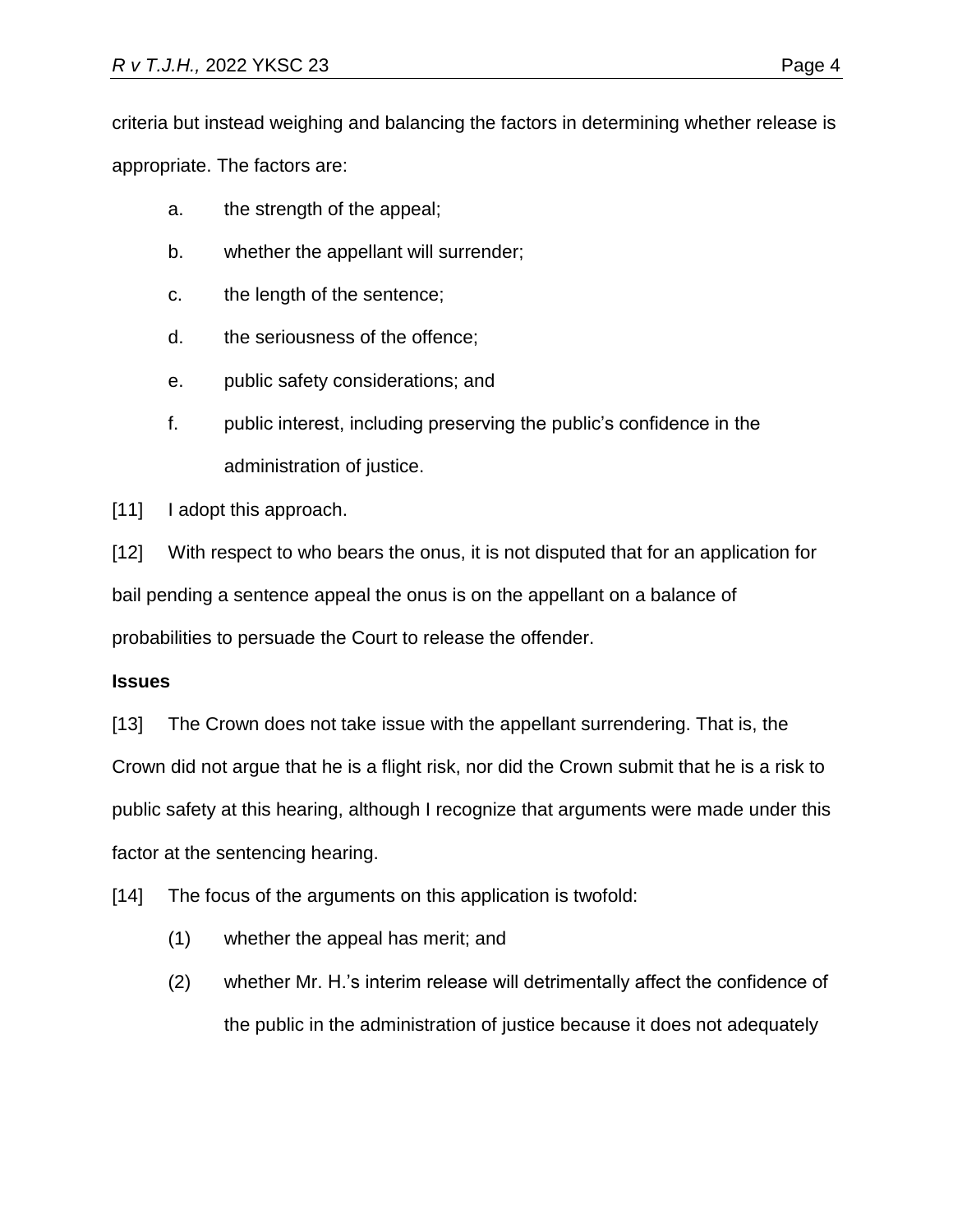acknowledge the importance of denunciation and deterrence sentencing objectives.

[15] I will first address the strength of the case and then the public interest factor. I will also consider the factors more specific to summary conviction appeals, that is, the length of the sentence and the seriousness of the offence.

## **Analysis**

### *Does the appeal have merit?*

- [16] The grounds set out in the notice of appeal are as follows:
	- a. the Court erred by not imposing a conditional sentence order;
	- b. the Court erred in sentencing the appellant before reading and considering the 20-page *Gladue* report and therefore ignored or did not take into account the *Gladue* principles as set out in *R v Gladue*, [1999] 1 SCR 688 ("*Gladue*"); *R v Ipeelee*, 2012 SCC 13 ("*Ipeelee*"); and *R v Sharma*, 2020 ONCA 478;
	- c. the Court erred in holding that a conditional sentence was not appropriate, as the appellant was from the small community of Pelly Crossing;
	- d. the sentence was excessive in all the circumstances;
	- e. the Court erred by ignoring or not giving sufficient weight to considerations regarding the appellant, including lack of any criminal record, early guilty pleas, successful participation in alcohol abuse treatment, strong family support;
	- f. the Court erred by not following precedent from other Yukon courts, including *R v Pye*, 2019 YKTC 21 ("*Pye*"); *R v DAD*, 2021 YKTC 20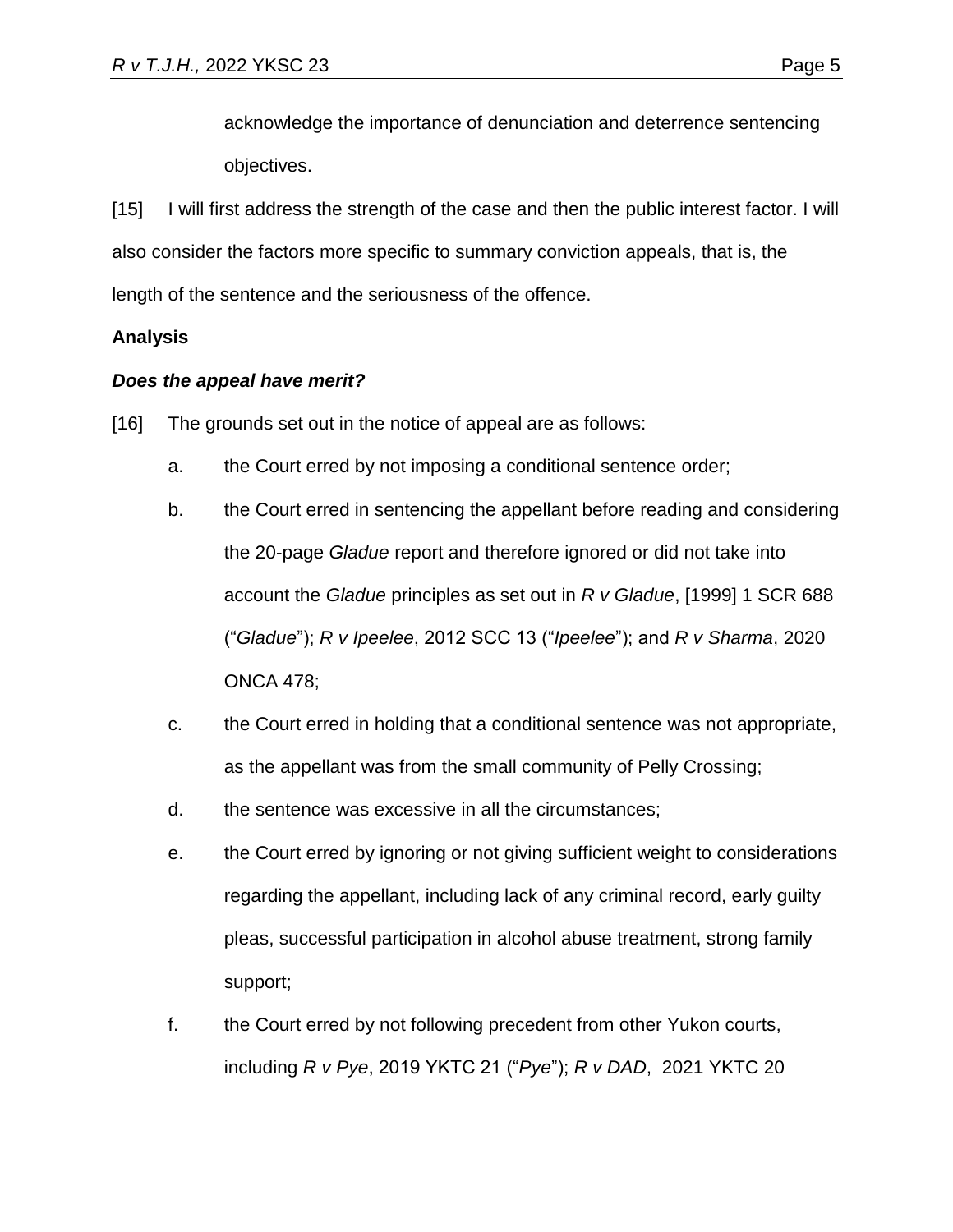("*DAD*"); and *R v GK*, 2021 YKTC 17 ("*GK*") — in those cases, the Court imposed conditional sentence orders.

[17] The focus of the oral arguments of both counsel was on the Court's alleged failure to read and consider the *Gladue* report and apply *Gladue* principles. The appellant's counsel noted the sentencing judge did not have the *Gladue* report before the sentencing hearing. It was provided to the judge during the hearing before submissions began. Counsel for the appellant, Mr. Tarnow, took the Court through a significant part of it. The transcript of hearing, from the bottom of page 11 to page 14, contains Mr. Tarnow's submissions and quotes from the report. However, Mr. Tarnow did not read the whole 20-page report to the judge.

[18] At the end of counsels' submissions and Mr. H.'s apology, the judge took two pauses and then delivered his decision. He did not reserve or take a recess. Counsel for the appellant argues that this shows he did not read the 20-page *Gladue* report.

[19] Counsel for the Crown notes that the judge said during the sentencing hearing:

Well, the only document that I have not had a full opportunity to review is the *Gladue* report. I think we can certainly proceed to the submissions, and I'll have an opportunity to review that before I make a decision. [p. 6]

The Crown says this is evidence that he did review the report.

[20] It is difficult to know without evidence of the timing of the two pauses noted in the transcript before the issuance of the reasons for sentence whether the judge did take time to read the *Gladue* report, and whether he may have read some or all of it while Mr. Tarnow was making his fairly detailed submissions, including quotes from the report. Certainly a perception may have been created by the sentencing judge not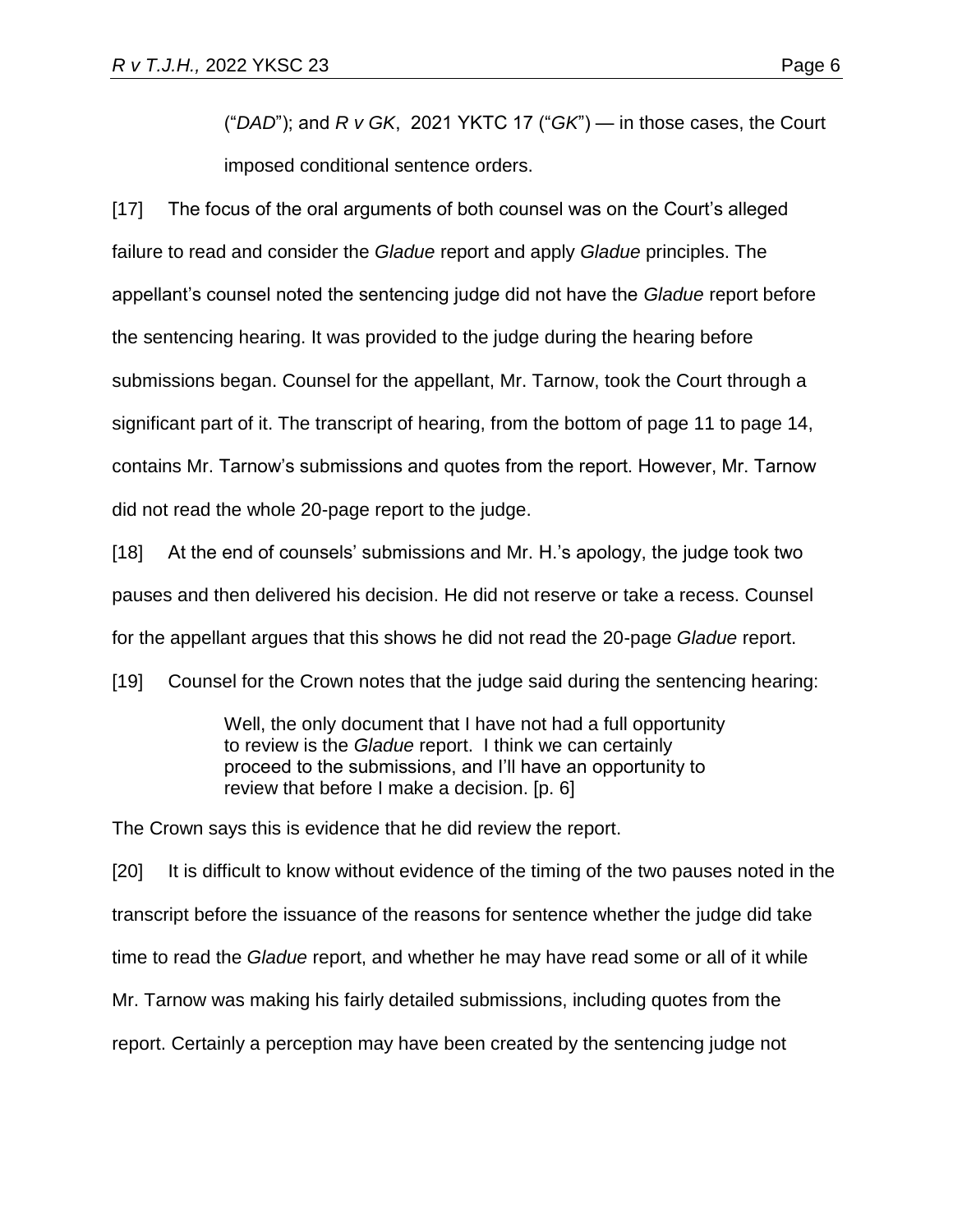reserving or recessing before issuing his decision that he did not thoroughly review the report.

[21] More importantly, though, than whether or not the judge read the report in whole or in part, in addition to hearing Mr. Tarnow's submissions on it, is the assessment of how the judge considered and applied it in determining the sentence.

[22] *Gladue* factors or principles arise from s. 718.2(e) of the *Criminal Code*, described as a remedial section. In sum, this section mandates that a sentencing judge take into consideration:

> [A]II available sanctions, other than imprisonment, that are reasonable in the circumstances … with particular attention to the circumstances of Aboriginal offenders.

[23] The purpose of s. 718.2(e) is to respond to the problem of disproportionate incarceration of Aboriginal people and to encourage the sentencing judge to apply the principles of restorative justice alongside or in place of other more traditional sentencing principles.

[24] The Supreme Court of Canada in the decision of *Gladue* interpreting s. 718.2(e) stated that judges are required to use a different method of analysis in determining a fit sentence. Judges have a duty in every case involving an Aboriginal offender to consider the unique, systemic, and background factors for Aboriginal offenders that may bear on the culpability of the offender to the extent that they shed light on their level of moral blameworthiness.

> … [C]ourts must take judicial notice of … the history of colonialism, [racism], displacement, and residential schools and how that history continues to translate into lower educational attainment, lower incomes, higher unemployment, higher rates of substance abuse and suicide, and … higher levels of incarceration for Aboriginal peoples. … (*Ipeelee*, para. 60)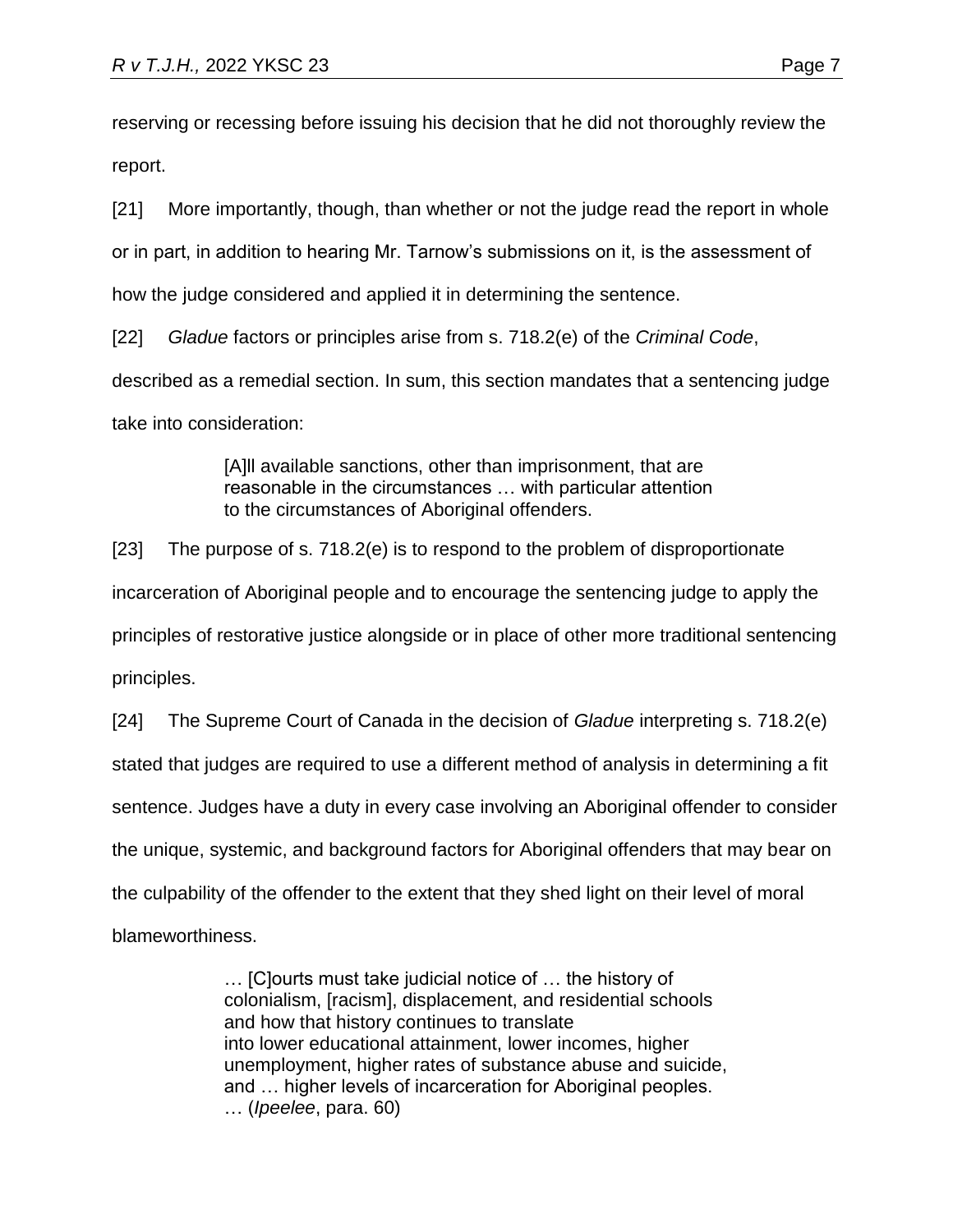[25] Consideration of these *Gladue* factors is not intended automatically to result in a reduction of sentence or even a different sentence; instead, the factors provide a necessary context for understanding and evaluating case-specific information provided by counsel. This information is presented through the *Gladue* report, in effect, a form of pre-sentence report tailored to the specific circumstances of the Indigenous offender. As noted by the Supreme Court of Canada in *Ipeelee*:

> [60] … [I]t is indispensable to a judge in fulfilling his duties under s. [718.2\(](https://www.canlii.org/en/ca/laws/stat/rsc-1985-c-c-46/latest/rsc-1985-c-c-46.html#sec718.2_smooth)e) … .

[26] The application of *Gladue* principles in s. 718.2(e) must be done alongside of the application of other sentencing principles and objectives in determining a fit sentence. A judge must take into account the circumstances of the offence, the offender, the victim, and the community.

> … [T]the more violent and serious the offence the more likely it is as a practical reality that the [sentences] for aboriginals and non‑aboriginals will be close to each other or the same, even taking into account their different concepts of sentencing (*Gladue*, p. 730).

In other words, a sentencing judge must consider the *Gladue* factors discussed above, among other things, when determining a fit sentence.

[27] As the Court of Appeal for British Columbia wrote in *R v JLM*, 2017 BCCA 258,

at para. 38, a judge must give tangible effect to an offender's Aboriginal heritage when

crafting a sentence. To fail to consider these *Gladue* factors is a legal error that may

lead to a disproportionate sentence (*Ipeelee*, para. 87). Once a judge has considered

these factors, a fit sentence is still in their discretion. Again, as the Court of Appeal for

British Columbia noted in the 2015 decision of *R v Elliott*, 2015 BCCA 295:

[17] … *Gladue* does not impose a particular result; it imposes a particular process. …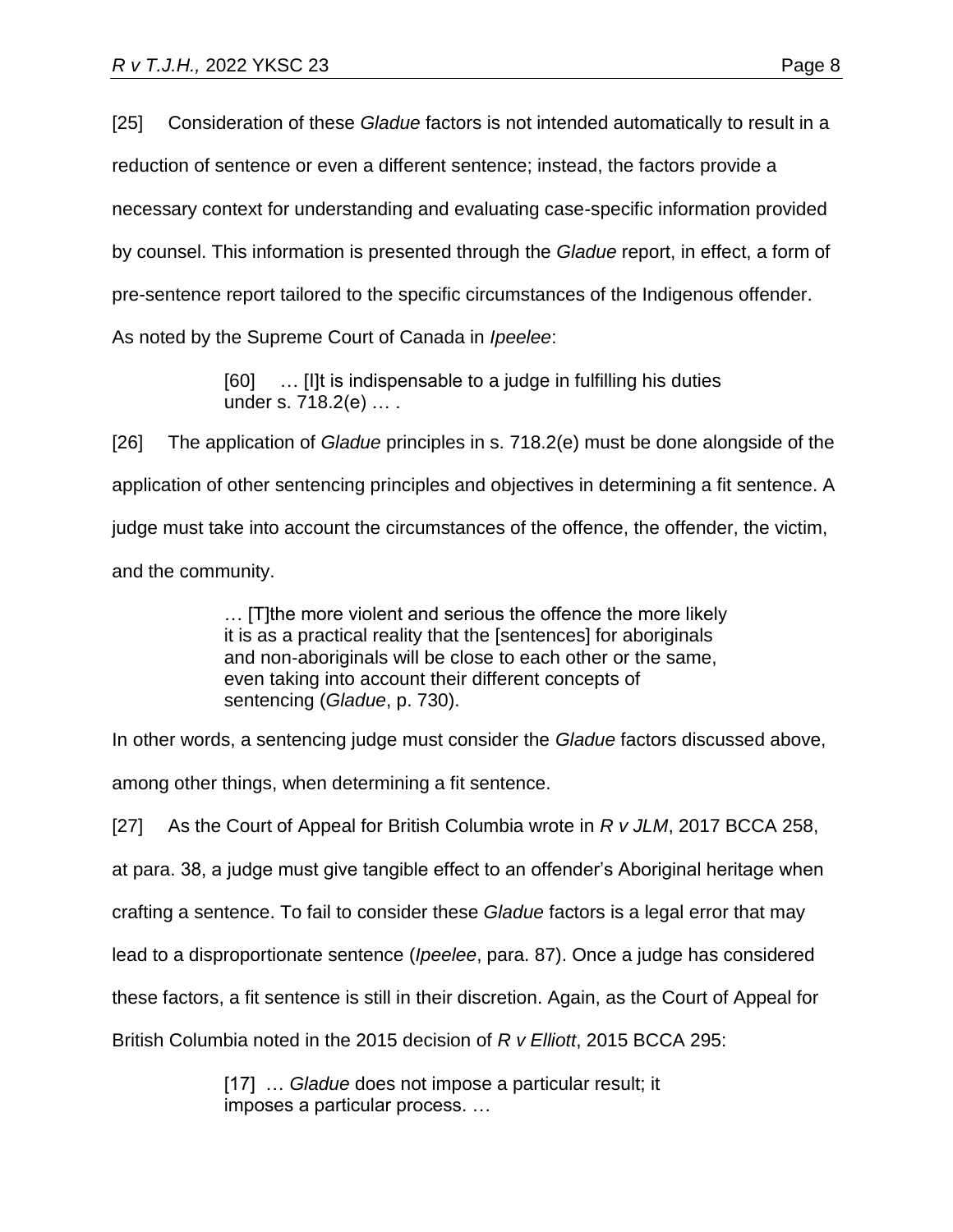[28] Before going further, I want to acknowledge the constraints upon me in this application process. This is not an appeal. The issues have not been fully argued. I am limited to a preliminary assessment of the strength of the case as it appears at this stage for the purpose of bail pending appeal. At its highest, the question is whether there is sufficient merit to the appeal that it would cause a hardship if bail were not granted, including possibly rendering the appeal moot. As noted in *Sorenson*, though, this factor is to be applied flexibly and not as a strict condition.

[29] I also recognize the legal constraints on me in deciding interim release pending a sentence appeal. These constraints are that sentencing decisions are owed significant deference because they are fact specific and highly discretionary.

[30] I accept that in a sentence appeal there is no presumption of innocence that weighs in favour of the appellant. The convictions have been entered, and this is one of the reasons why the onus is on the appellant to persuade the judge to release him or her.

[31] Acknowledging these constraints here, there is an arguable case, in my view, on the merits that the sentencing judge did not consider the *Gladue* factors and principles as required by the Supreme Court of Canada through their statements in *Gladue* and *Ipeelee*. His main reference to the *Gladue* factors in his reasons was at para. 14 of his decision, where he says as follows:

> I have the benefit of a very thorough *Gladue* Report which details many of the circumstances of the background of T.J.H. and how his heredity and upbringing have been impacted by the residential school system and details how it has very specifically impacted the living conditions that T.J.H. was raised in and in which he, to some extent, still resides.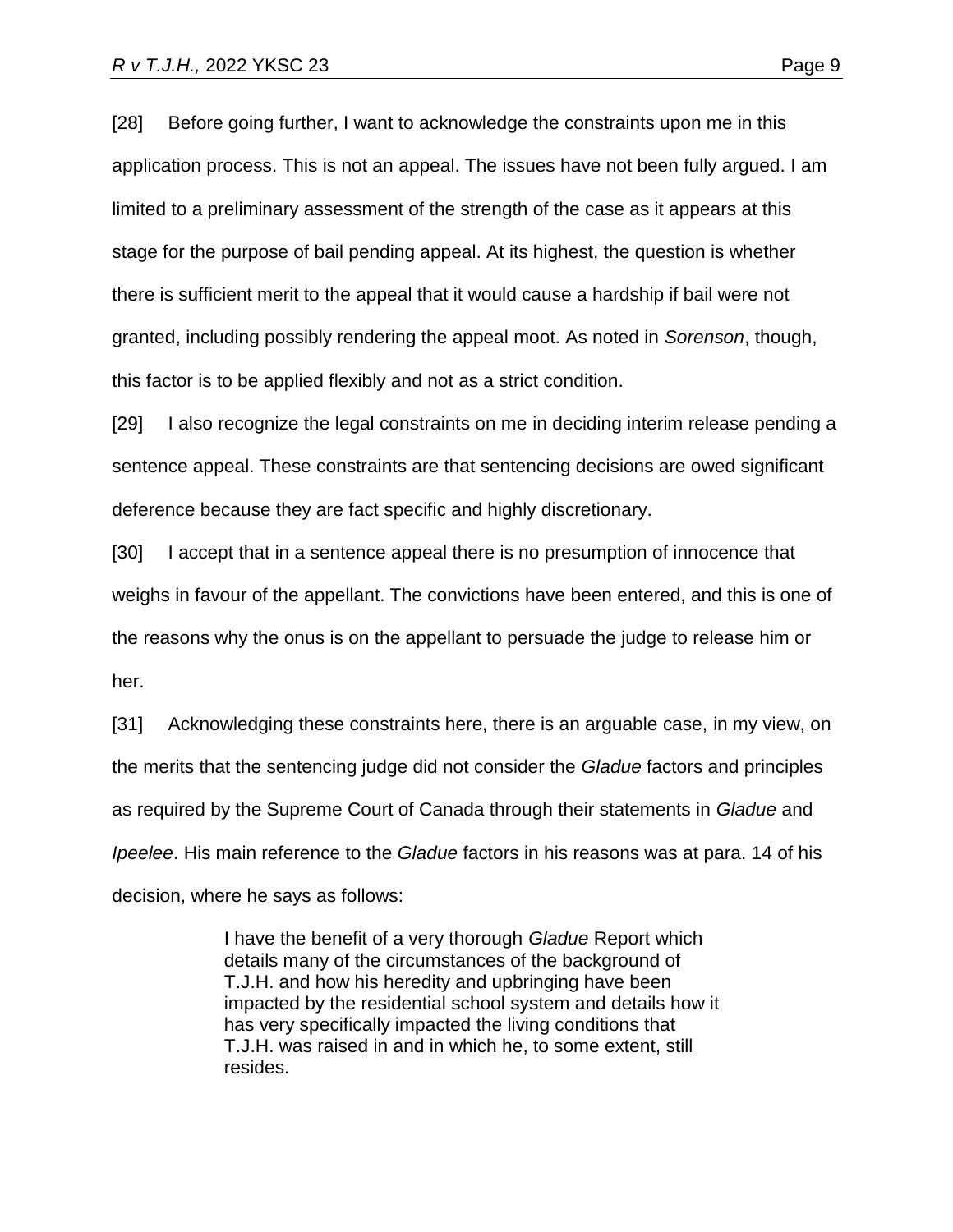[32] It is unclear what the judge means by the general term "living conditions". It is fair to say that the *Gladue* report addresses much more than the residential school system and its impact on the living conditions that Mr. H. was raised in and in which he still resides.

[33] From the judge's reasons, it is not clear whether he considered:

- a. the specific history of Mr. H.'s family;
- b. Mr. H.'s parents' alcoholism when he was a child resulting in physical and emotional abuse and neglect, including such things as the community members finding him and his siblings wandering the streets;
- c. his being placed in temporary care and foster care, and the negative treatment he received there;
- d. his difficulties in school resulting from cognitive issues, behaviour problems, and absences;
- e. his sexual molestation by uncles while he was a child;
- f. his witness to abuse of his mother by his father; and
- g. his difficulty in finding employment.

[34] There is no indication that the judge considered whether any of the *Gladue* factors affected Mr. H.'s moral blameworthiness with respect to these offences. Instead, the judge in his reasons discussed: the victim impact statements; how one of the victim's mothers sees the system protecting his rights — that is, the offender's rights and not the victim's rights; the concern in the community about him; the age of the victims; and the inappropriateness of a conditional sentence because it is impractical in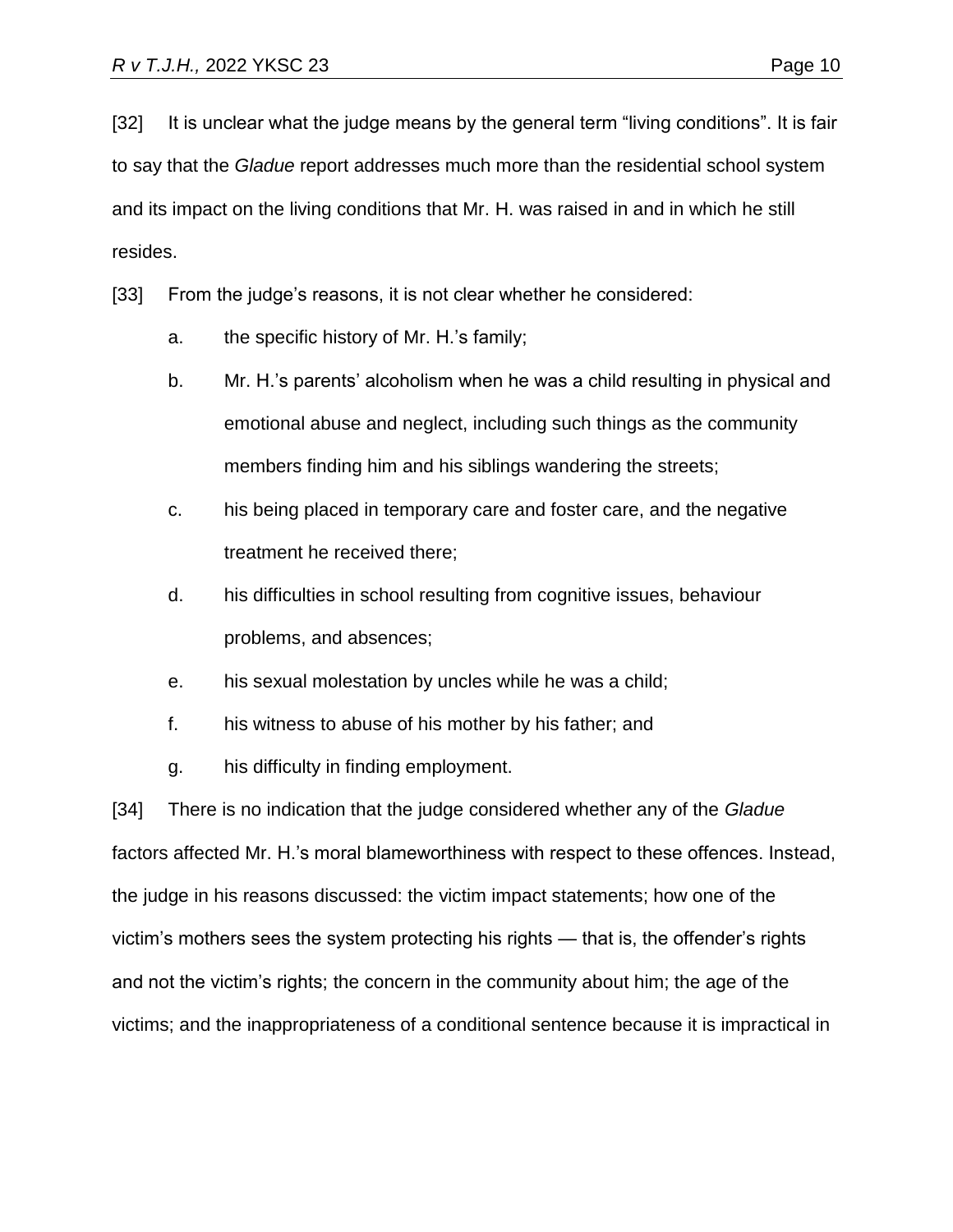his living conditions and it would not send the right message of deterrence and denunciation for these types of offences.

[35] Of course, I am not disagreeing with the appropriateness of the judge considering these factors. The concern is that the *Gladue* factors were not balanced against the factors related to denunciation and deterrence. In other words, there is a meritorious argument that the judge did not weigh the *Gladue* factors in this case in determining his sentence. It may not have affected his decision in the end, but the appellant has a decent argument that the judge's apparent failure to engage in the process mandated by the Supreme Court of Canada of considering the *Gladue* factorssystemic, background, and personal to the appellant and their potential effect on the appellant's moral blameworthiness with respect to these offences was an error in principle.

[36] Examples of the approach of considering or analysing the *Gladue* factors in a sentencing hearing are provided by the three Yukon cases referenced by counsel for the appellant: *Pye; DAD; GK;* as well as *R v RS,* 2021 ONSC 2263 ("*RS*"), at Tab 10 of the appellant's authorities, a decision of the Ontario Superior Court of Justice.

#### *Is continued detention in the public interest?*

[37] The second issue for discussion is whether the continued detention of Mr. H. is in the public interest. More specifically, what is the effect of a judicial interim release of Mr. H. at this time on the public's confidence in the administration of justice?

[38] The Crown argues that a release of Mr. H. into the community now will show a disregard for the important sentencing principles of denunciation and deterrence, especially in this case. They point to s. 718.01 of the *Criminal Code*, which, in cases of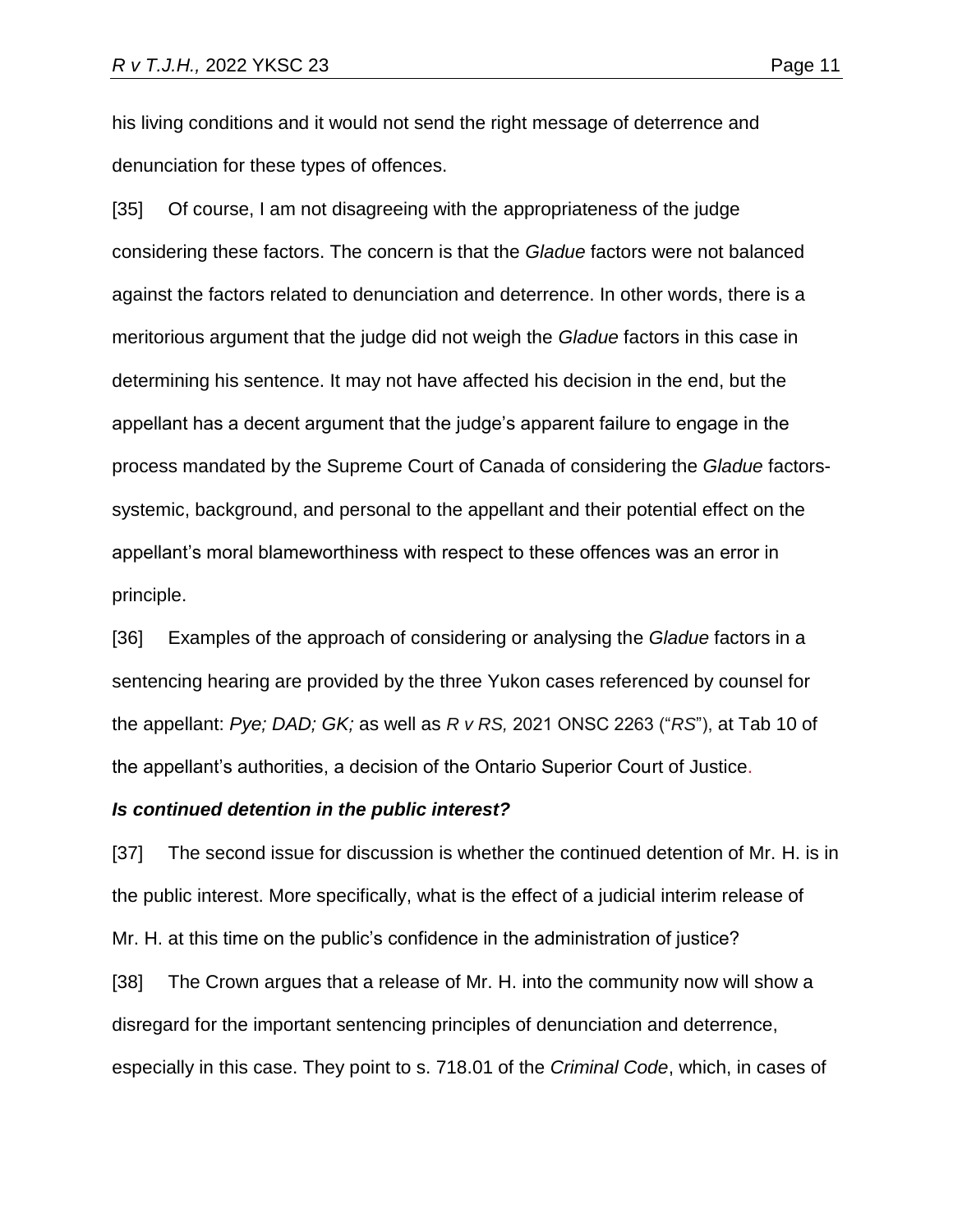offences involving the abuse of minor children, requires the Court to give the sentencing objectives of denunciation and deterrence primary consideration.

[39] They also rely on s. 718.04, which requires the Court to give primary consideration to the objectives of denunciation and deterrence in imposing a sentence for an offence involving an abuse of a person who is vulnerable, including because the person is Indigenous and female.

[40] Finally, the Crown relies on s. 718.2(a)(ii.1) and (iii), which provide that the aggravating factors in sentencing an offender include where the offender abused a person under age 18 and abused a position of trust.

[41] The Crown says that all of these factors existed here and point to the importance of the denunciation and deterrence objective.

[42] Following the decision of *R v Friesen*, 2020 SCC 9, the Crown says a judicial interim release pending appeal after a conviction of two offences of sexual interference with 10- and seven-year-old Indigenous girls is a failure to give sufficient emphasis to the statutory directions to prioritize denunciation and deterrence. Here, given the very real fears, anger, and concerns expressed through the victim impact statements from the victims' mothers of releasing Mr. H. into the community now, would send the wrong message.

[43] *R v Farinacci*, [1993] 109 DLR (4<sup>th</sup>) 97 determined that the public confidence in the administration of justice involved the weighing of two competing interests: enforceability and reviewability.

[44] As described in para. 25 of *R v Oland*, 2017 SCC 17, referring to *Farinacci*:

… [T]he enforceability interest reflected the need to respect the general rule of the immediate enforceability of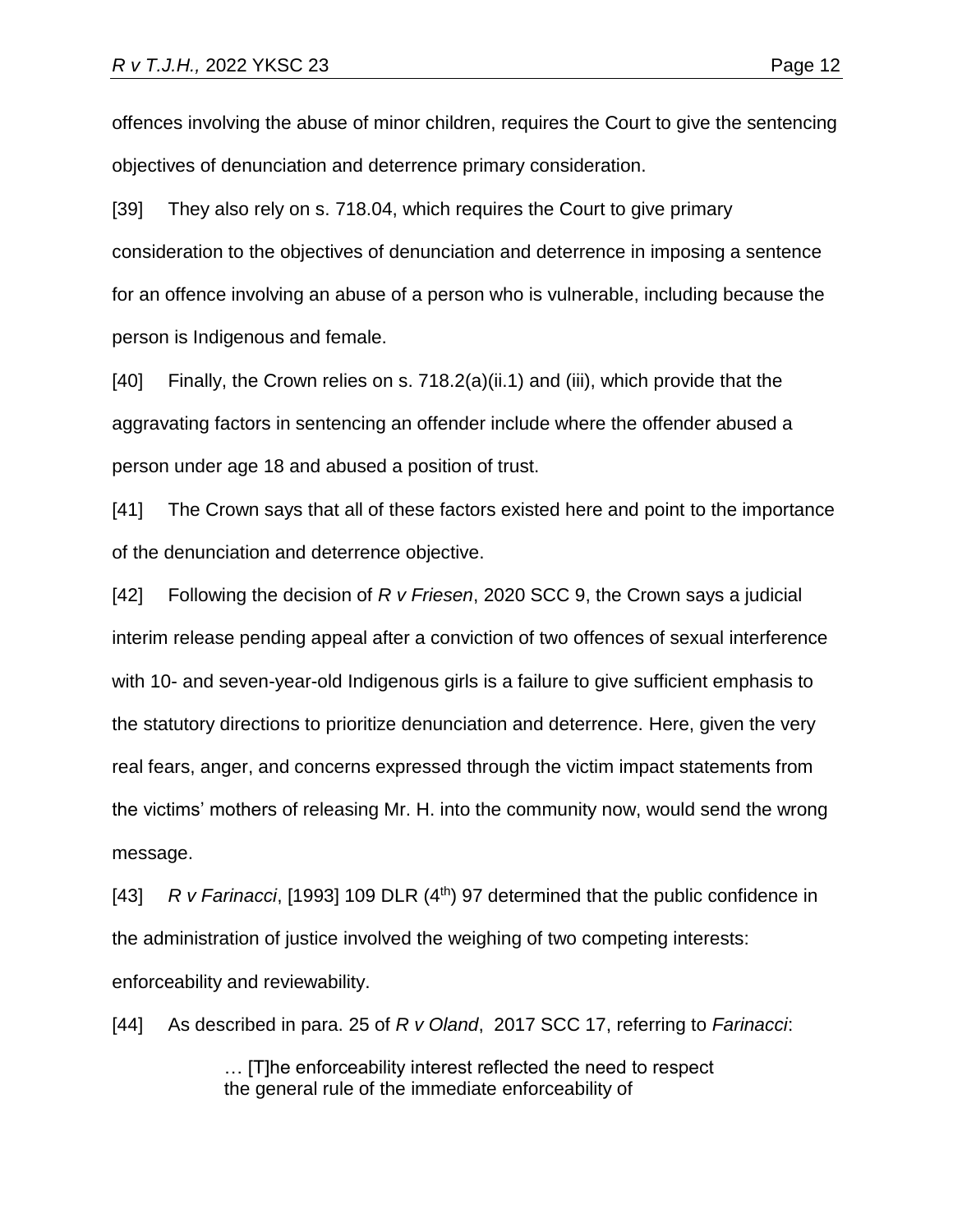judgments. Reviewability … reflected society's acknowledgement that our justice system is not infallible and … persons who challenge the legality of their convictions should be entitled to a meaningful review process — one which did not require them to serve all or a significant part of a custodial sentence only to find out on appeal that the conviction upon which it was based was unlawful.

[45] This framework was endorsed by the Supreme Court of Canada in *Oland*. The Court in *Oland* held at para. 37 that the more serious the offence, the greater the risk that public confidence in the administration of justice will be undermined if the offender is released on bail pending appeal. The Court also said in assessing reviewability that it is important to consider the strength of an appeal especially where the offence is serious.

[46] The final balancing of the tension between enforceability and reviewability must be done by measuring public confidence through the eyes of a reasonable member of the public, that is, thoughtful, dispassionate, informed of the circumstances of the case, and respectful of society's fundamental values.

[47] I recognize these offences are very serious because of the age of the victims, as the sentencing judge emphasized, and their indigeneity. It is no wonder the victims' families are upset. They and their still very young children have to live with the trauma caused to them by the thoughtless, self-serving, abusive actions of Mr. H. I can appreciate why they have difficulty seeing him in the community and why it appears to them that he has all the rights and they have none.

[48] It is important, though, to recognize that Mr. H. has not been free since he has been in the community on bail. The imposition of conditions on an accused or convicted person are significant limitations on them and can result in a lonely, isolated, depressing existence, a constant reminder of their transgressions. As noted by the courts in *Pye*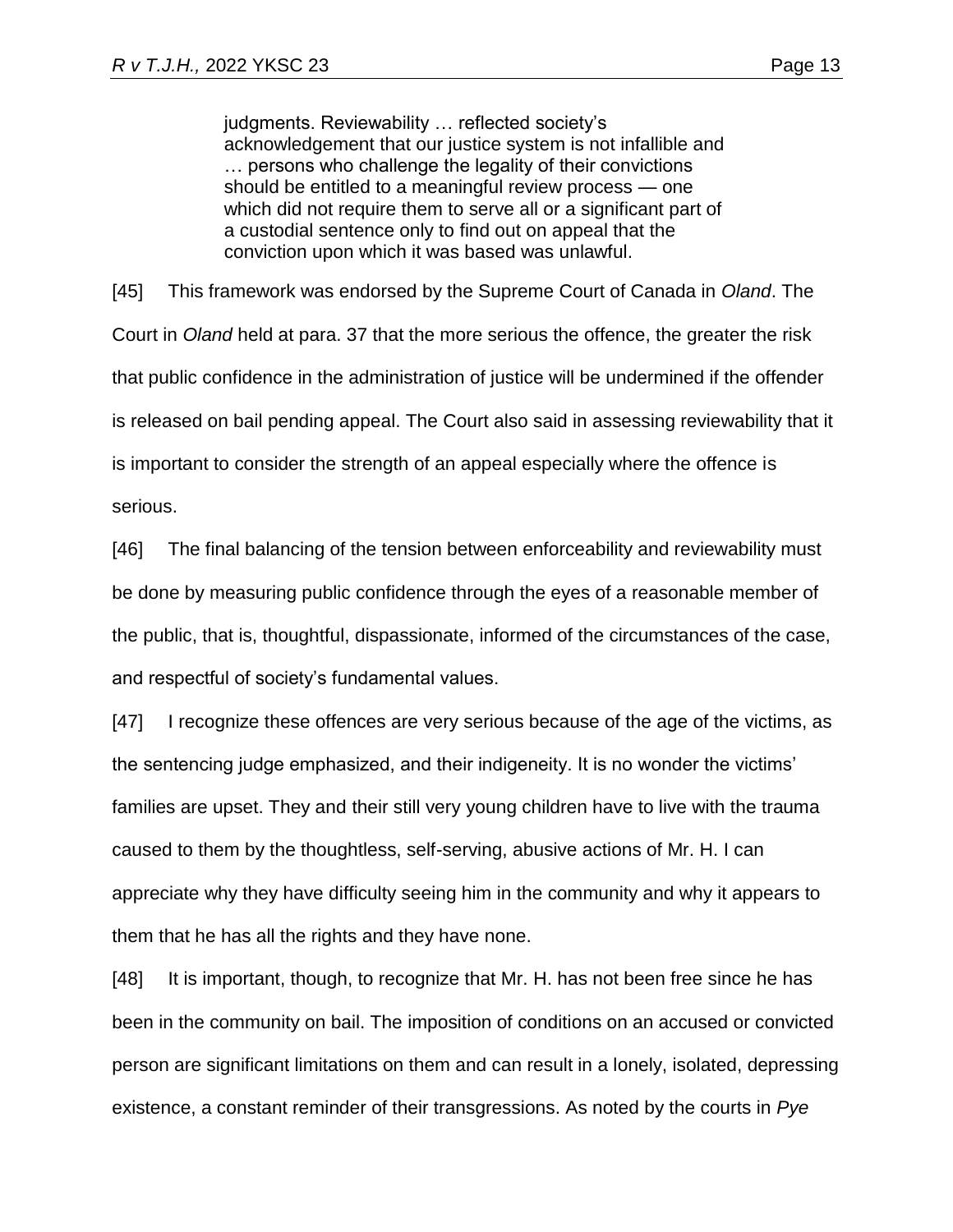and *RS*, the objective of denunciation and deterrence may still be achieved by a non-custodial sentence.

[49] Denunciation is intended to signal society's abhorrence for certain offences, such as sexual offence against a child (*Pye*). Deterrence is intended to send a clear message to the offender and others that, for example, a sexual offence against children will not be tolerated in the hopes that this will prevent or deter similar conduct in future. [50] The Crown is of the view that only jail can serve to meet these objectives. Other

courts, such as in *Pye*, *RS*, and *R v Hagen*, 2021 BCCA 68 (*"Hagen"*), have disagreed,

noting a criminal record and stigma from the public nature of criminal proceedings,

especially in a small community, can have both a deterrent and a denunciatory effect.

[51] As the Supreme Court of Canada said in *R v Proulx*, 2000 SCC 5:

81 … [I]t would be both unwise and unnecessary to establish judicially created presumptions that conditional sentences are inappropriate for specific offences. …

Sentencing is individualized and the judge needs to have discretion in establishing a fit sentence.

[52] I agree with the Court in *Hagen* that this case is "close to the line" in weighing enforceability and reviewability because of the seriousness of the offences. However, taking into account the reasonable person's view of the case, that is, dispassionate, thoughtful, informed of all the circumstances, and respectful of society's values, I am of the view that a judicial interim release pending appeal for Mr. H. will not diminish that confidence.

[53] The public has an interest in judgments being reviewed and errors corrected.

This is part of what maintains confidence in the administration of justice. There is a real

concern here that the judge erred by not properly considering, weighing, and balancing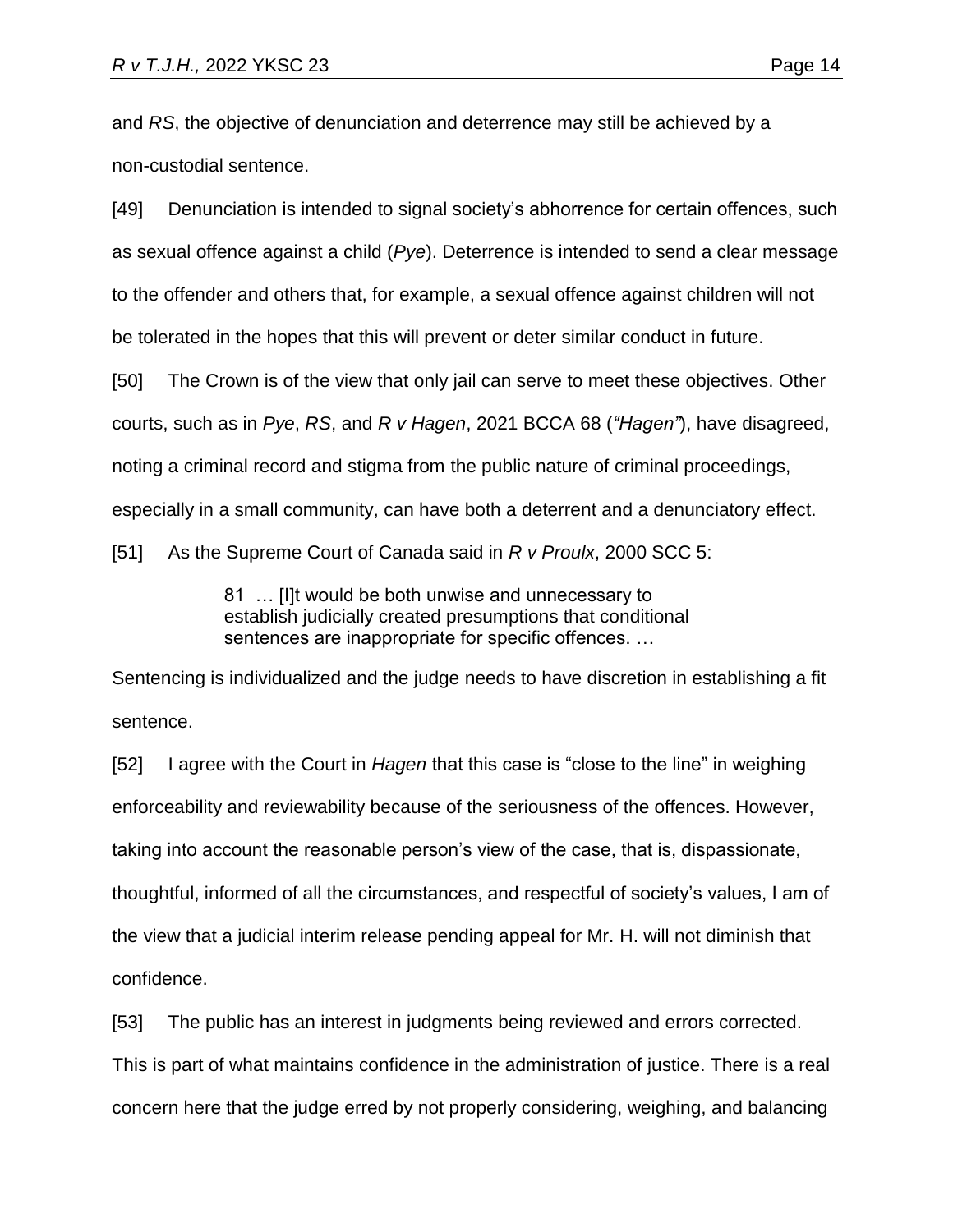the *Gladue* factors against the other important sentencing objectives of denunciation and deterrence before determining the sentence.

#### *Summary conviction appeal considerations*

[54] I want to address two more factors listed by Justice Charbonneau in *Sorenson* related to summary conviction appeals.

[55] First, the length of sentence. There is some risk that if the appellant were not released on bail pending appeal, he may have completed much of his sentence before the appeal is heard.

[56] I note the Crown has appealed two of the Yukon decisions that Mr. Tarnow has referred to the Court in this matter, that is, *DAD* and *GK*. Both appeals were filed in June of 2021 and, as far as I know, they have not yet been scheduled to be heard, almost 11 months later.

[57] I note here there is some risk that even if Mr. H. were successful in his appeal, without bail, the appeal could be moot. By contrast, if he is unsuccessful, even if out on bail, he will be returned to custody and the message of denunciation and deterrence as argued by the Crown will be sent.

[58] As noted by the Crown, most of the materials for the appeal have now been filed for the purpose of this application. There should be no reason to delay the hearing of this appeal. It should be able to be scheduled within weeks or months, and certainly not delayed for a year. I encourage both parties to cooperate and set it down for hearing sooner rather than later.

[59] The second summary conviction appeal consideration is the seriousness of the offence. Usually, summary conviction offences are less serious. Here, while the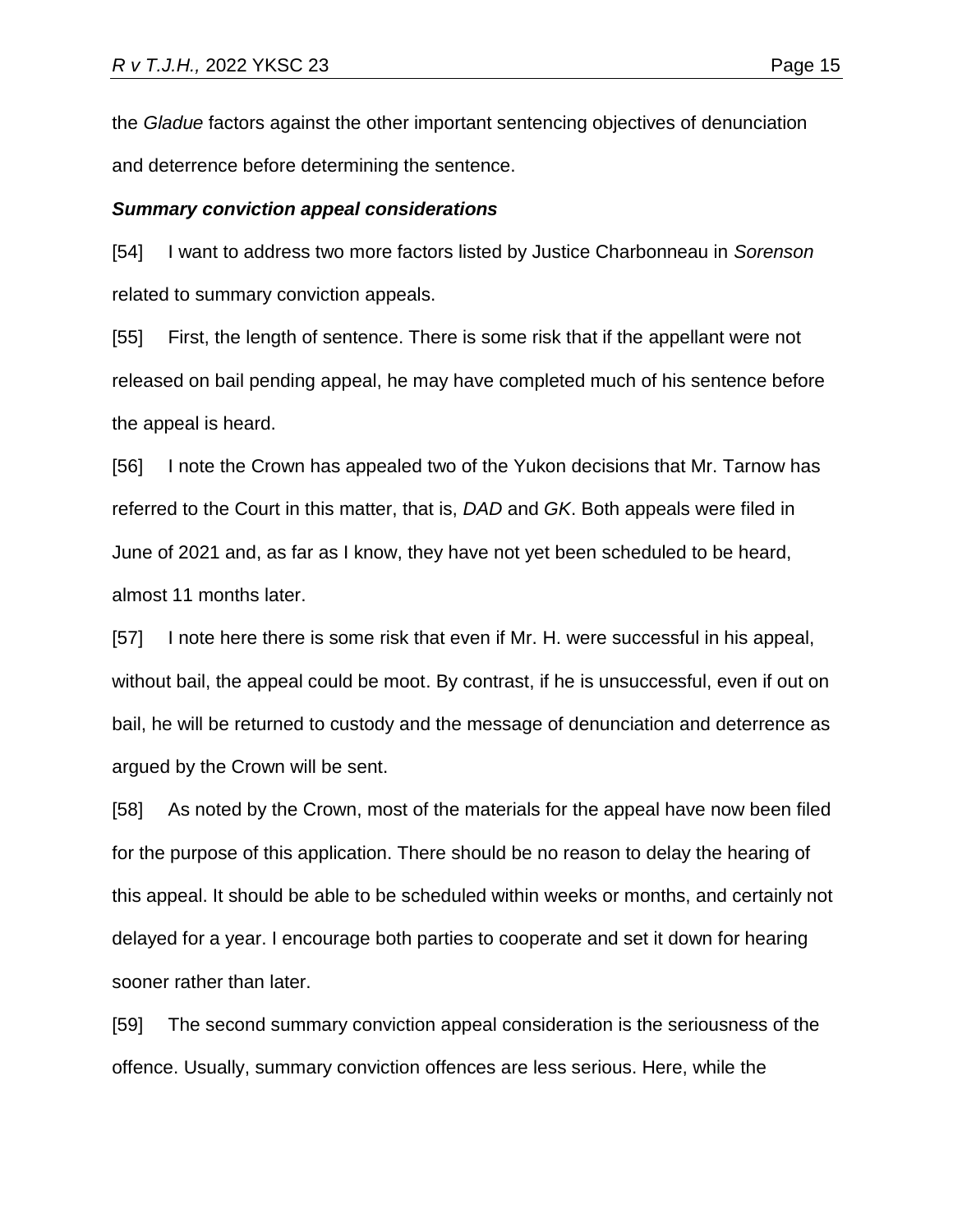offences are sexual interference, not sexual assault, they are at the high end of seriousness for a summary conviction offence. I do not give this factor much weight.

### **Conclusion**

[60] To conclude, the appellant's appeal has merit. He does not pose a flight risk, as demonstrated by his full compliance with conditions while out on bail, and his appeal may be rendered moot or almost moot if he is not released and is successful on appeal. [61] I conclude that reviewability outweighs enforceability, although I acknowledge the effect that Mr. H.'s presence in the community may have upon the victims and their families. For this reason, I will be ordering strict conditions, including house arrest. [62] I order that Mr. H. be released upon his entering into a recognizance in the amount of \$5,000, no deposit, with one surety (his sister O. H.), on the following

conditions:

- 1. Keep the peace and be of good behavior.
- 2. Appear before the court when required to do so by the court.
- 3. Report to the bail supervisor within two working days and thereafter, when and in the manner directed by the bail supervisor.
- 4. Not communicate directly or indirectly, with H.M., O.B. or S.J.
- 5. Not attend within 50 metres of H.M., O.B. or S.J.'s place of residence, school, employment or education or any other place they may reasonably be expected to be, except with the prior written permission of the bail supervisor.
- 6. Notify the bail supervisor of any change of address, employment or occupation.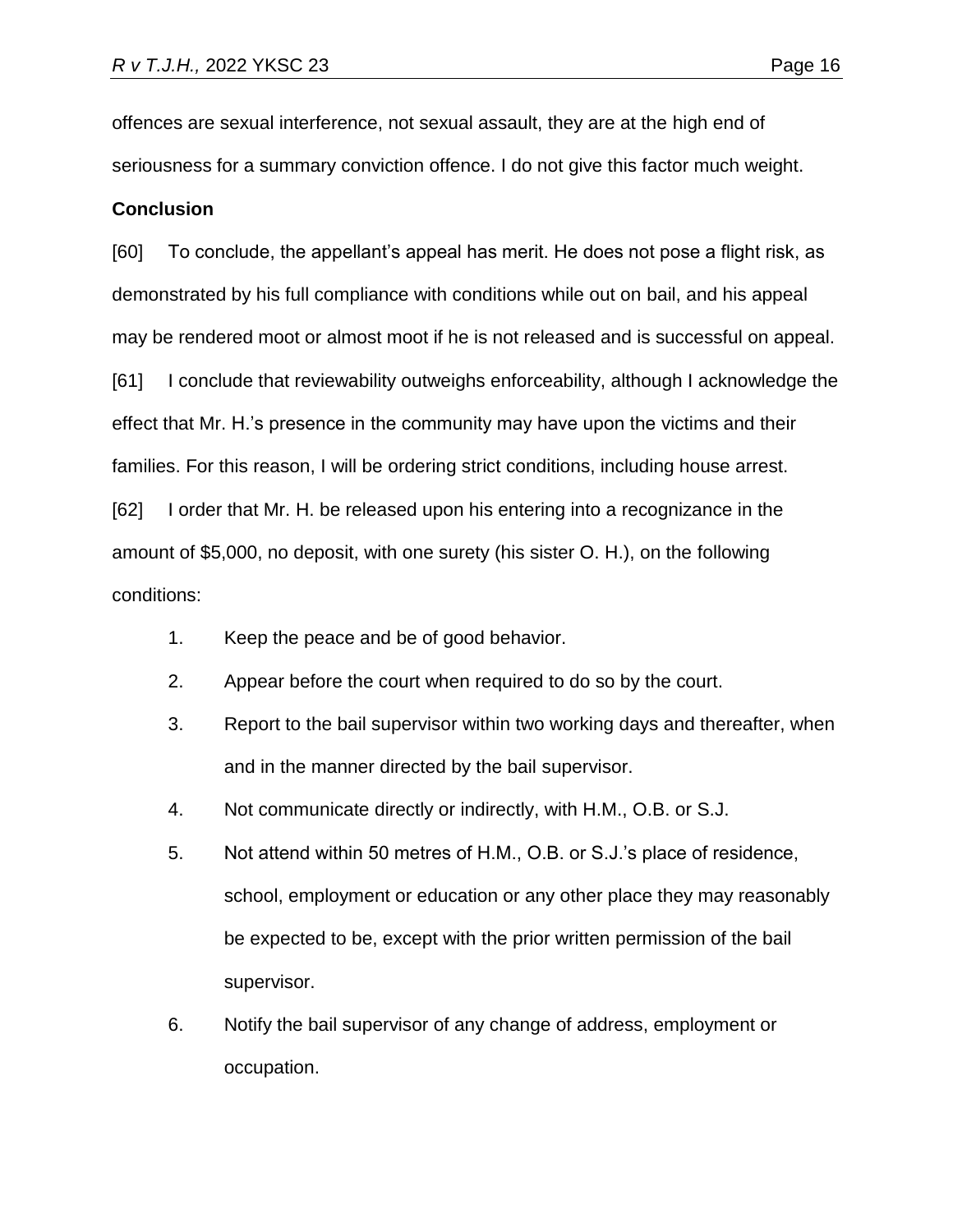- 7. Not enter within 50 metres of any school, playground or place that reasonably might have people under the age of 16, except with the prior written permission of the bail supervisor.
- 8. Not be in contact or communication with any minor under the age of 16, except with the prior written permission of the bail supervisor in consultation with Family and Children's Services.
- 9. Reside at [redacted], Yukon, as long as you are not in the same room as E.J. unless there is direct line of sight supervision of you and E.J. by M.H. or another adult. The supervisor must not be under the influence of alcohol or non-prescription drugs or except as otherwise directed by the bail supervisor.
- 10. Remain inside the residence at all times, except with the prior written permission of the bail supervisor and except for the purpose of employment, which can include work at Victoria Gold Mine, including travel directly to and directly from the place of employment. You must answer the door or the telephone to ensure you are in compliance with this condition. Failure to do so during reasonable hours will be a presumptive breach of this condition.
- 11. Attend and actively participate in all assessments, counselling or treatment programs as directed and complete them to the satisfaction of the bail supervisor.